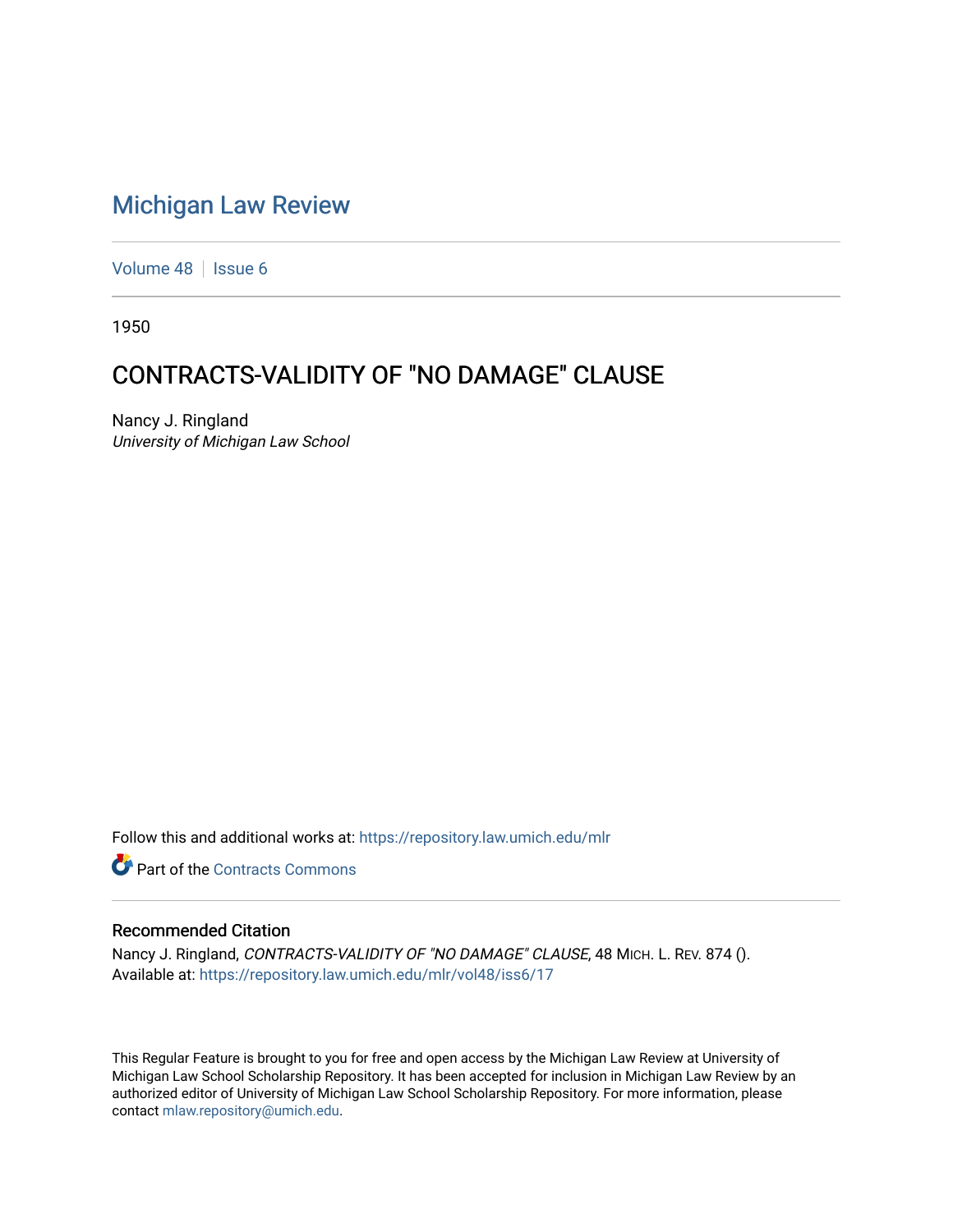CoNTRAcTs-V ALIDITY OF "No DAMAGE" CLAUSE-A "no damage" clause in a contract with a housing authority for the construction of a housing development provided that "no payment or compensation of any kind shall be made to the contractor for damages because of hindrance or delay from any cause in the progress of the work, whether such delays be avoidable or unavoidable." Contractor sought to recover from the housing authority for delay caused by arbitrary and unreasonable conduct of the authority. *Held,* the contractor could not recover unless the delay or hindrance was caused by fraud, bad faith, or malicious intent. *Psaty* & *Fuhrman, Inc. v. Housing Authority of City of Providence,* CR.I. 1949) 68 A. (2d) 32.

In the absence of any contract provisions to the contrary, a building contractor has the right to recover damages resulting from a delay caused by the fault of the contractee.1 However, "no damage" clauses, precluding contractors from recovering damages in this situation, have been uniformly upheld, although they have been strictly construed.<sup>2</sup> Such clauses should be considered in connection with other types of provisions inserted by contracting parties in an attempt to regulate damages and liability.<sup>3</sup> Other provisions have not been so effective. Courts will give effect to clauses providing for liquidated damages when the actual damages will be uncertain in amount and the parties have made a good faith attempt to estimate their probable amount. On the other hand, courts will never give effect to penalty clauses because of their dislike of forfeitures. Whether a clause will be deemed to be one or the other is determined on the basis of the intention of the parties. If the clause is inserted merely to compel performance of the contract, and

<sup>1</sup> Wyckoff Pipe & Creosoting Co., 271 U.S. 263, 46 S.Ct. 503 (1926); 115 A.L.R. 65 at 66 (1938).

<sup>2</sup>Wells Bros. v. United States, 254 U.S. 83, 41 S.Ct. 34 (1920); Woods v. United States, 258 U.S. 120, 42 S.Ct. 209 (1922); 115 A.L.R. 65 at 80 (1938).

a For a discussion of these other provisions see, GRISMORE, CONTRACTS §201 (1947).